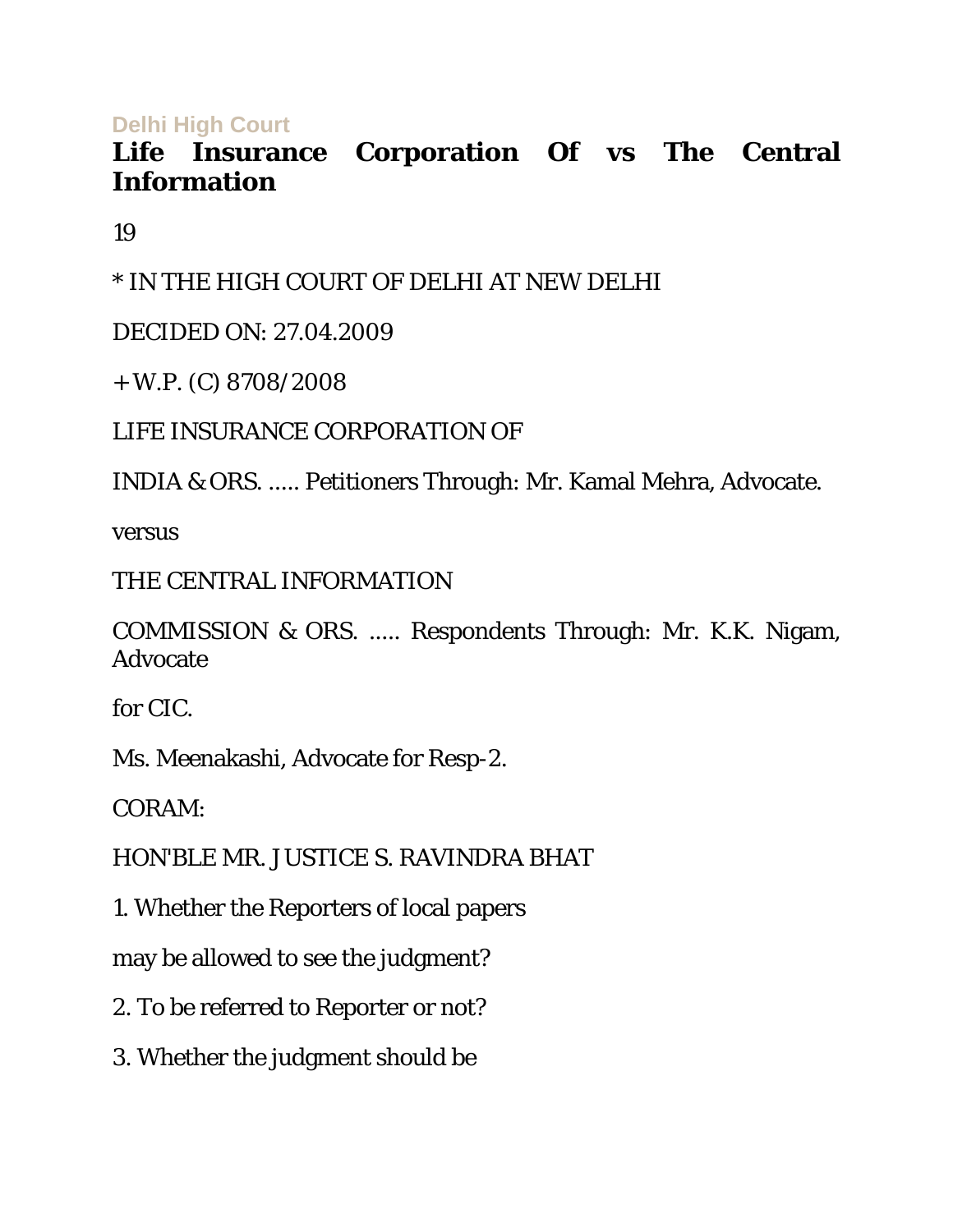reported in the Digest?

#### S.RAVINDRA BHAT, J. (OPEN COURT)

%

1. Issue rule. Ms. Meenakashi, counsel for second respondent, waives notice of rule. With consent the petition was heard finally.

2. In these proceedings, an order of the Central Information Commission (CIC) dated 24.10.2008, imposing penalty under Section 20 to the extent of Rs.25,000/- on the present petitioners coupled with direction to initiate WP (C)8708/2008 Page 1 of 6 departmental proceedings against them, has been impugned. The detailed facts are not being discussed in view of the order proposed.

3. The second respondent, apparently a tenant of the petitioner applied on several occasions under the Right to Information Act, 2005 (RTI) seeking diverse kind of information. In the course of one such application on 20.8.2007, he queried about a sanction pertaining to the lift installed in a building owned by the LIC of India at Chennai. The Public Information Officer had passed an order on 14.9.2007. The second respondent appealed to the appellate authority. During the pendency of proceedings before the appellate authority, he apparently received a communication dated 12.11.2007 stating that the records would be searched and the matter would possibly take some time. On 24.11.2007, feeling aggrieved by what he perceived to be a deliberate action on the part of the LIC, the second respondent complained to the CIC under Section 18 (3), alleging non- compliance with the terms of the order. The application was premised on the letter dated 12.11.2007 itself being a concession that information was available though not given to him.

4. The CIC issued notice and heard the parties. Eventually by its detailed order dated 24.10.2008, it concluded that the LIC and the two officers against whom notices were issued under Section 19 were guilty of not furnishing the information within time. It, therefore, directed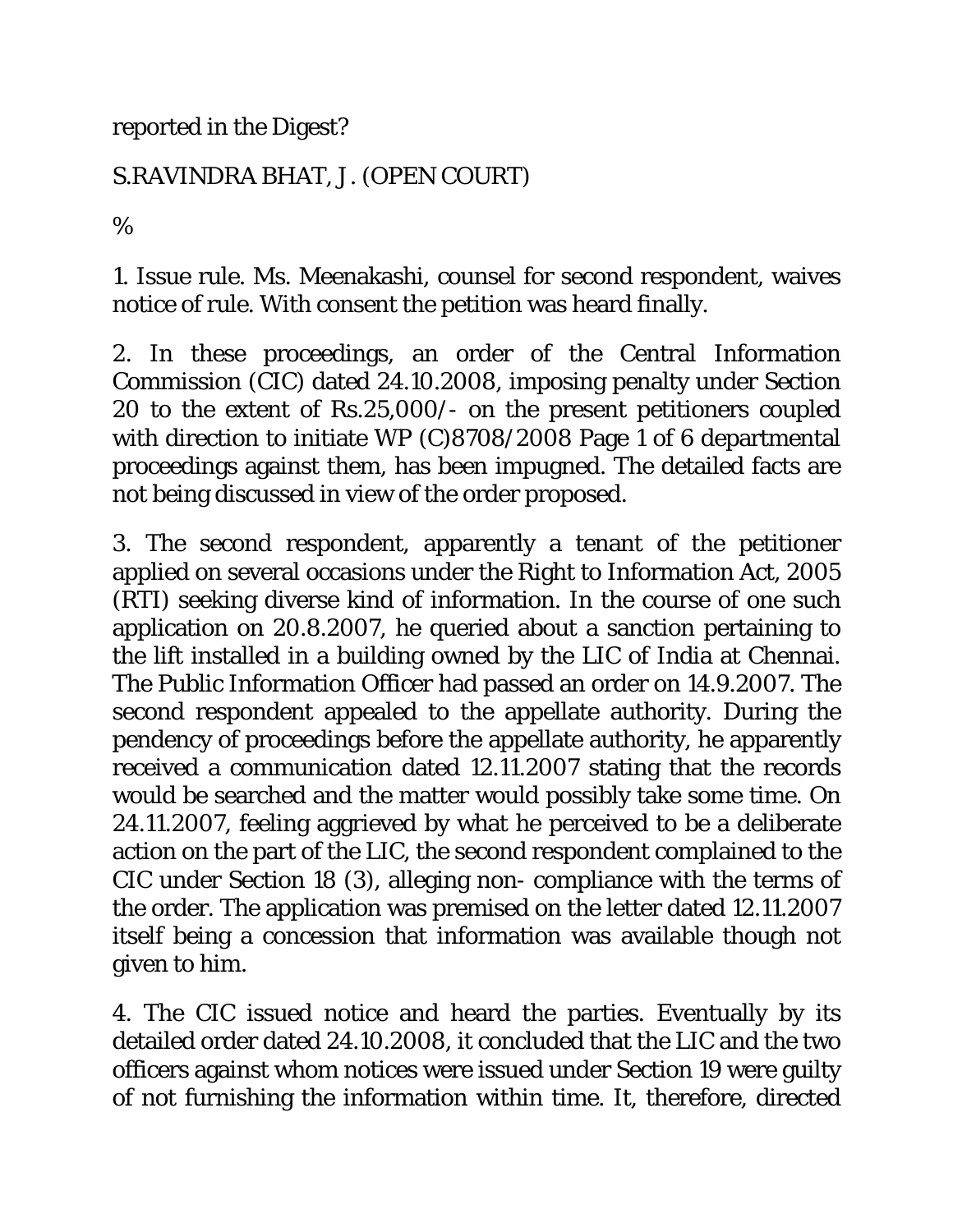compensation - payment of Rs.25,000/- as penalty and further required LIC to initiate departmental proceedings against the appellate authority Mr. B. WP (C)8708/2008 Page 2 of 6 Manivannan.

5. This Court has carefully considered the submissions. The relevant part of the impugned order is as follows: -

"28. An analysis of the RTI-application will establish that the applicant was not asking as to whether the lift was functioning or not functioning, or whether it was fit for running. The complainant had asked for copies of documents clearly specified by him. There was no ambiguity in the queries. The response given by the CPIO was entirely unrelated to what had been asked for by the applicant and hence wholly irrelevant. The applicant had asked for the copies of the documents and other particulars about running of the lift, while the CPIO's reply was informing that the lift had completely stopped functioning and that it is not fit for running. Reply was wholly incongruent with the queries.

29. The circumstances under which the information was withheld from the appellant leads to a strong inference that the CPIO has denied the information on a ground which has no relevance either to the facts-in- issue or the law. The RTI-application has been handled casually and in a most perfunctory way. The manner in which the RTIapplication has been disposed of by the CPIO is evidence enough that this he has done knowingly. In view of the facts and circumstances of this case, the Commission is of the opinion that the CPIO has knowingly and without any reasonable cause, given misleading information to the applicant and has, therefore, rendered himself liable for imposition of penalty under Section 20(1) of the Act. In the instant case, the RTI- application was submitted on 20.08.2007 and the information requested is yet to be provided. The Commission, therefore, orders imposition of maximum penalty of Rs.25,000/- (Rupees Twenty Five Thousand) only, which shall be recoverable in three monthly installments, i.e. Rs.8,000.00 each for the first two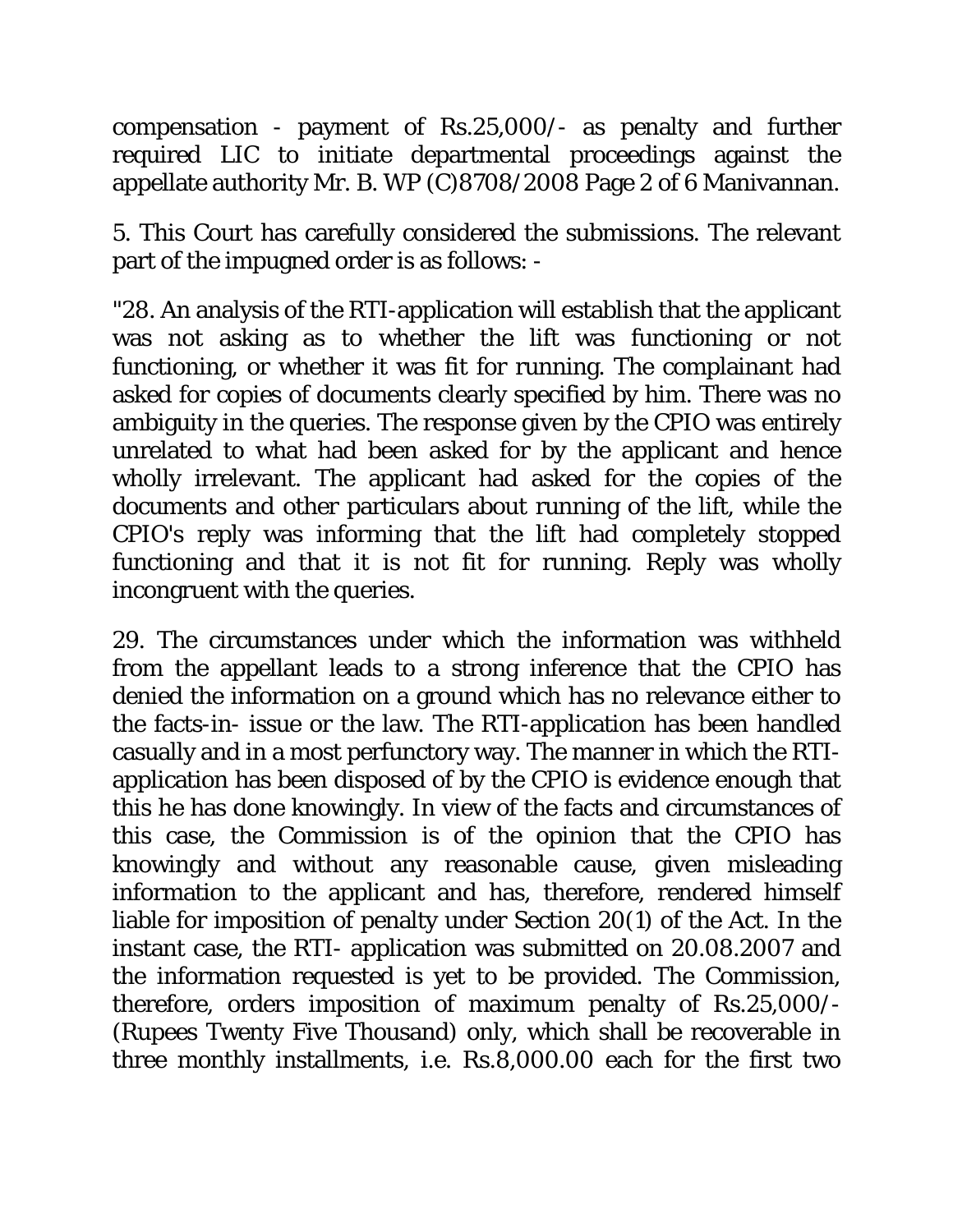months and, Rs.9,000/- for the last / third month, to be recovered from the salary of st

the CPIO, beginning with 1 December, 2008. The methods of recovery of the penalty amount and crediting it, is contained in the guideline enclosed to this order as Annexe. The head of the public authority, viz. the Chairman, LIC shall report compliance to the Commission within 1 week of having effected the recovery of each installment."

6. It is not disputed by the petitioners that information as sought was not furnished at all till the proceedings were initiated by the CIC. In fact, the WP (C)8708/2008 Page 3 of 6 final order of the CIC also records this. In these circumstances, the argument made about the fact that the lift had stopped operating since 2007, cannot be termed as satisfying the requirements of the Application.

7. To pointed queries, specific answers with relevant particulars have to be given; in case such information is not available, even that too has to be disclosed. Neither course of action was adopted in this case. The LIC's arguments that the CIC could not have converted a complaint proceedings into an appellate proceedings and gone ahead by issuing notices under Section 19, does not appeal to this Court. Although the right to approach through separate channels appears to be distinct nevertheless if the forum before whom the power is vested happens to possess it - in this case the CIC undoubtedly possessed it, ipso facto would not render an order imposing penalty a nullity or irregularity. The reason for this is that in case one of the authorities conveys to the information seeker an impression that the facts or the information sought would be furnished and does not chose to do so, this expose it to action under Section 18 (3). If in fact the information is not so available, it is open to the information seeker to also file a second appeal under Section 19. In both instances, he can approach the CIC. In the present case the second respondent did so by chosing the route of a complaint under Section 18 (3) on 24.11.2007. Till notice was issued on that complaint for 7.5.2008, the petitioner LIC in fact did not decide the first appeal pending before it. In the circumstances, the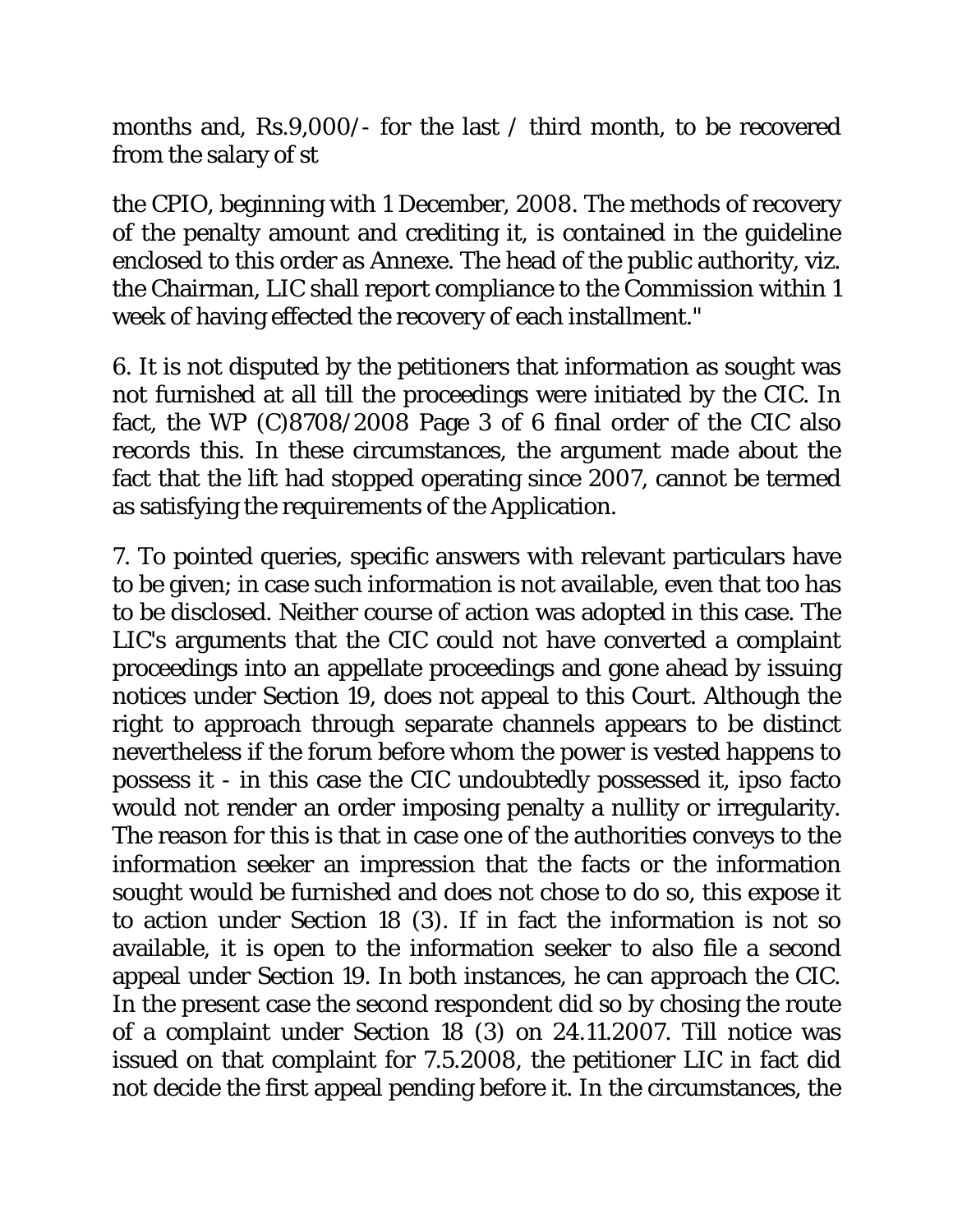CIC chose to combine its powers under Section 18 & 19 and thereafter proceeded to pass orders as it WP (C)8708/2008 Page 4 of 6 did. The situation would have been different if the appellate authority had taken cognizance of the matter and the some proceedings had been initiated before it or orders were awaited by it. In such circumstances, it can be arguably said that exercise of powers by CIC would be unjustified. Here no record of proceedings by the first appellate authority or any order by it within the time CIC took cognizance of the matter, were shown to the Court. In these circumstances, the Court is satisfied that CIC's order is not vulnerable to challenge on the ground of illegality.

8. As far as the direction contained in the CIC order from para 31 to 48 are concerned, this Court is of the opinion that having decided the complaint and closed the matter by imposing a penalty of Rs.25,000/ on the concerned party, CIC was anguished by the manner in which the information request was handled and recommended the action impugned. While in the facts of this particular case, the circumstances may highlight, adversely the conduct or omission of one or other officer, quasi judicial tribunals such as the CIC while exercising their powers are circumscribed by the express provisions of the Act. In the facts of this case, none of the provisions of the RTI should not have been invoked by the CIC to make directions of the kind as made, or recommend in the detailed manner as is found in the impugned part of the order. Therefore, the discussion in para 31-48 of the impugned order and the consequent directions cannot be sustained.

9. For the above reasons, the writ petition has to succeed in part. The CIC's requirement that the LIC should consider the matter and initiate appropriate WP (C)8708/2008 Page 5 of 6 proceedings and report to it within a time bound manner is accordingly set aside. The rest of the order shall remain undisturbed. The time given for compliance in the order insofar as payment is concerned is hereby enlarged to six weeks from today. The writ petition is partly allowed in the above terms.

### S. RAVINDRA BHAT